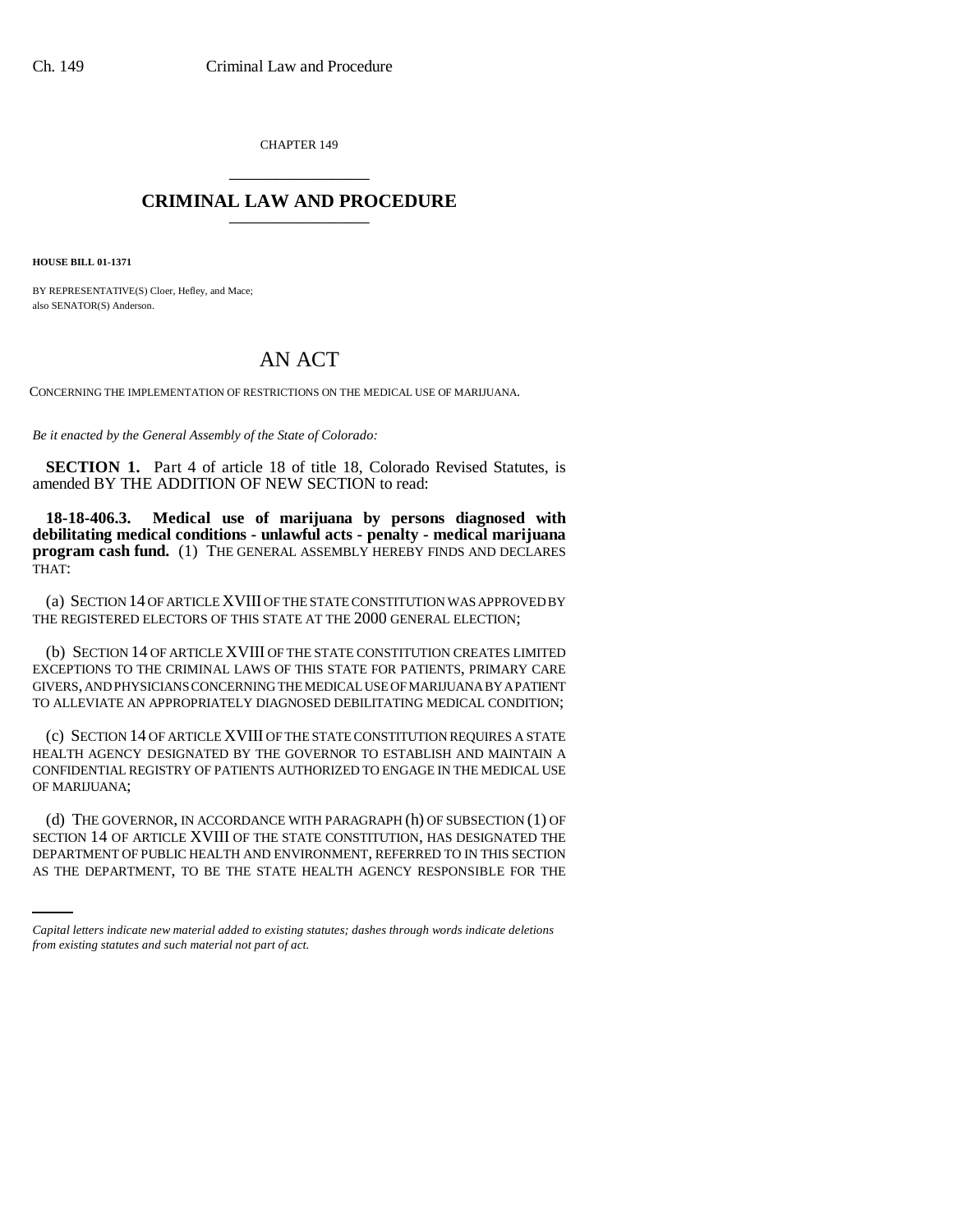ADMINISTRATION OF THE MEDICAL MARIJUANA PROGRAM;

(e) SECTION 14 OF ARTICLE XVIII OF THE STATE CONSTITUTION REQUIRES THE DEPARTMENT TO PROCESS THE APPLICATIONS OF PATIENTS WHO WISH TO QUALIFY FOR AND BE PLACED ON THE CONFIDENTIAL REGISTRY FOR THE MEDICAL USE OF MARIJUANA, AND TO ISSUE REGISTRY IDENTIFICATION CARDS TO PATIENTS WHO QUALIFY FOR PLACEMENT ON THE REGISTRY;

(f) SECTION 14 OF ARTICLE XVIII OF THE STATE CONSTITUTION SETS FORTH THE LAWFUL LIMITS ON THE MEDICAL USE OF MARIJUANA;

(g) SECTION 14 OF ARTICLE XVIII OF THE STATE CONSTITUTION REQUIRES THE GENERAL ASSEMBLY TO DETERMINE AND ENACT CRIMINAL PENALTIES FOR SPECIFIC ACTS DESCRIBED IN THE CONSTITUTIONAL PROVISION;

(h) IN INTERPRETING THE PROVISIONS OF SECTION 14 OF ARTICLE XVIII OF THE STATE CONSTITUTION, THE GENERAL ASSEMBLY HAS APPLIED THE DEFINITIONS CONTAINED IN SUBSECTION (1) OF THE CONSTITUTIONAL PROVISION AND HAS ATTEMPTED TO GIVE THE REMAINING WORDS OF THE CONSTITUTIONAL PROVISION THEIR PLAIN MEANING;

(i) THIS SECTION REFLECTS THE CONSIDERED JUDGMENT OF THE GENERAL ASSEMBLY REGARDING THE MEANING AND IMPLEMENTATION OF THE PROVISIONS OF SECTION 14 OF ARTICLE XVIII OF THE STATE CONSTITUTION.

(2) (a) ANY PERSON WHO FRAUDULENTLY REPRESENTS A MEDICAL CONDITION TO A PHYSICIAN, THE DEPARTMENT, OR A STATE OR LOCAL LAW ENFORCEMENT OFFICIAL FOR THE PURPOSE OF FALSELY OBTAINING A MARIJUANA REGISTRY IDENTIFICATION CARD FROM THE DEPARTMENT, OR FOR THE PURPOSE OF AVOIDING ARREST AND PROSECUTION FOR A MARIJUANA-RELATED OFFENSE, COMMITS A CLASS 1 MISDEMEANOR.

(b) IF AN OFFICER OR EMPLOYEE OF THE DEPARTMENT RECEIVES INFORMATION THAT CAUSES SUCH OFFICER OR EMPLOYEE REASONABLY TO BELIEVE THAT FRAUDULENT REPRESENTATION, AS DESCRIBED IN PARAGRAPH (a) OF THIS SUBSECTION (2), HAS OCCURRED, SUCH OFFICER OR EMPLOYEE SHALL REPORT THE INFORMATION TO EITHER THE DISTRICT ATTORNEY OF THE COUNTY IN WHICH THE APPLICANT FOR THE MARIJUANA REGISTRY IDENTIFICATION CARD RESIDES, OR TO THE ATTORNEY GENERAL.

(3) THE FRAUDULENT USE OR THEFT OF ANY PERSON'S MARIJUANA REGISTRY IDENTIFICATION CARD, INCLUDING, BUT NOT LIMITED TO, ANY CARD THAT IS REQUIRED TO BE RETURNED TO THE DEPARTMENT PURSUANT TO SECTION 14 OF ARTICLE XVIII OF THE STATE CONSTITUTION, IS A CLASS 1 MISDEMEANOR.

(4) THE FRAUDULENT PRODUCTION OR COUNTERFEITING OF, OR TAMPERING WITH, ONE OR MORE MARIJUANA REGISTRY IDENTIFICATION CARDS IS A CLASS 1 MISDEMEANOR.

(5) ANY PERSON INCLUDING, BUT NOT LIMITED TO, ANY OFFICER, EMPLOYEE, OR AGENT OF THE DEPARTMENT, OR ANY OFFICER, EMPLOYEE, OR AGENT OF ANY STATE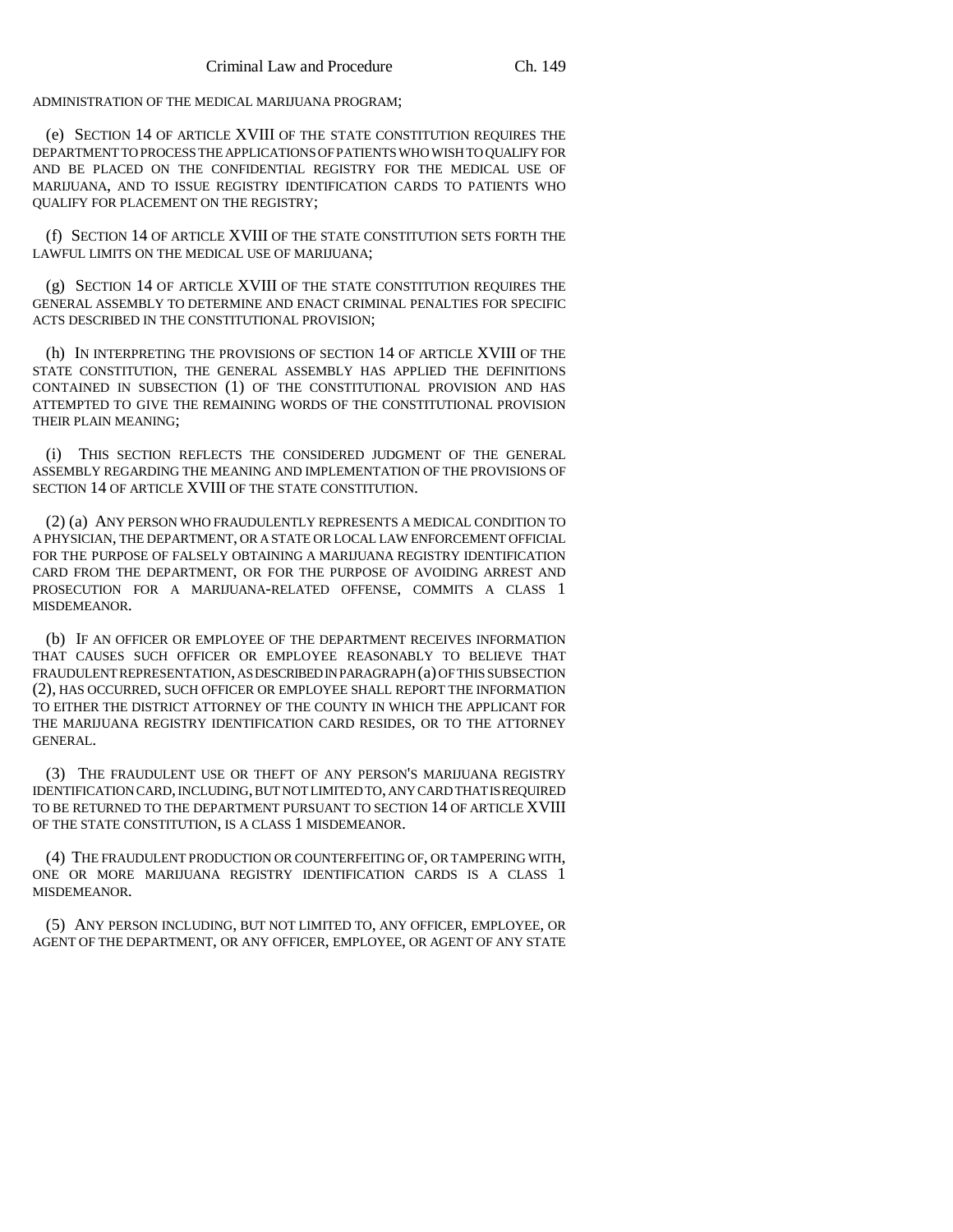## Ch. 149 Criminal Law and Procedure

OR LOCAL LAW ENFORCEMENT AGENCY, WHO RELEASES OR MAKES PUBLIC ANY CONFIDENTIAL RECORD OR ANY CONFIDENTIAL INFORMATION CONTAINED IN ANY SUCH RECORD THAT IS PROVIDED TO OR BY THE MARIJUANA REGISTRY OF THE DEPARTMENT WITHOUT THE WRITTEN AUTHORIZATION OF THE MARIJUANA REGISTRY PATIENT COMMITS A CLASS 1 MISDEMEANOR.

**SECTION 2.** 25-1-107 (1), Colorado Revised Statutes, is amended BY THE ADDITION OF A NEW PARAGRAPH to read:

**25-1-107. Powers and duties of the department - repeal.** (1) The department has, in addition to all other powers and duties imposed upon it by law, the following powers and duties:

(jj) (I) THE DEPARTMENT SHALL, PURSUANT TO SECTION 14 OF ARTICLE XVIII OF THE STATE CONSTITUTION, PROMULGATE RULES OF ADMINISTRATION CONCERNING THE IMPLEMENTATION OF THE MEDICAL MARIJUANA PROGRAM ESTABLISHED BY SUCH SECTION AND THAT SPECIFICALLY GOVERN THE FOLLOWING:

(A) THE ESTABLISHMENT AND MAINTENANCE OF A CONFIDENTIAL REGISTRY OF PATIENTS WHO HAVE APPLIED FOR AND ARE ENTITLED TO RECEIVE A REGISTRY IDENTIFICATION CARD;

(B) THE DEVELOPMENT BY THE DEPARTMENT OF AN APPLICATION FORM AND MAKING SUCH FORM AVAILABLE TO RESIDENTS OF THIS STATE SEEKING TO BE LISTED ON THE CONFIDENTIAL REGISTRY OF PATIENTS WHO ARE ENTITLED TO RECEIVE A REGISTRY IDENTIFICATION CARD;

(C) THE VERIFICATION BY THE DEPARTMENT OF MEDICAL INFORMATION CONCERNING PATIENTS WHO HAVE APPLIED FOR A CONFIDENTIAL REGISTRY CARD;

(D) THE ISSUANCE AND FORM OF CONFIDENTIAL REGISTRY IDENTIFICATION CARDS;

(E) COMMUNICATIONS WITH LAW ENFORCEMENT OFFICIALS ABOUT CONFIDENTIAL REGISTRY IDENTIFICATION CARDS THAT HAVE BEEN SUSPENDED WHERE A PATIENT IS NO LONGER DIAGNOSED AS HAVING A DEBILITATING MEDICAL CONDITION; AND

(F) THE MANNER IN WHICH THE DEPARTMENT MAY CONSIDER ADDING DEBILITATING MEDICAL CONDITIONS TO THE LIST OF DEBILITATING MEDICAL CONDITIONS CONTAINED IN SECTION 14 OF ARTICLE XVIII OF THE STATE CONSTITUTION.

(II) THE DEPARTMENT MAY COLLECT FEES FROM PATIENTS WHO, PURSUANT TO SECTION 14 OF ARTICLE XVIII OF THE STATE CONSTITUTION, APPLY TO THE MEDICAL MARIJUANA PROGRAM ESTABLISHED BY SUCH SECTION FOR A MARIJUANA REGISTRY IDENTIFICATION FOR THE PURPOSE OF OFFSETTING THE DEPARTMENT'S DIRECT AND INDIRECT COSTS OF ADMINISTERING THE PROGRAM. THE AMOUNT OF SUCH FEES SHALL BE SET BY RULE OF THE STATE BOARD OF HEALTH. ALL FEES COLLECTED BY THE DEPARTMENT THROUGH THE MEDICAL MARIJUANA PROGRAM SHALL BE TRANSFERRED TO THE STATE TREASURER WHO SHALL CREDIT THE SAME TO THE MEDICAL MARIJUANA PROGRAM CASH FUND, WHICH FUND IS HEREBY CREATED.